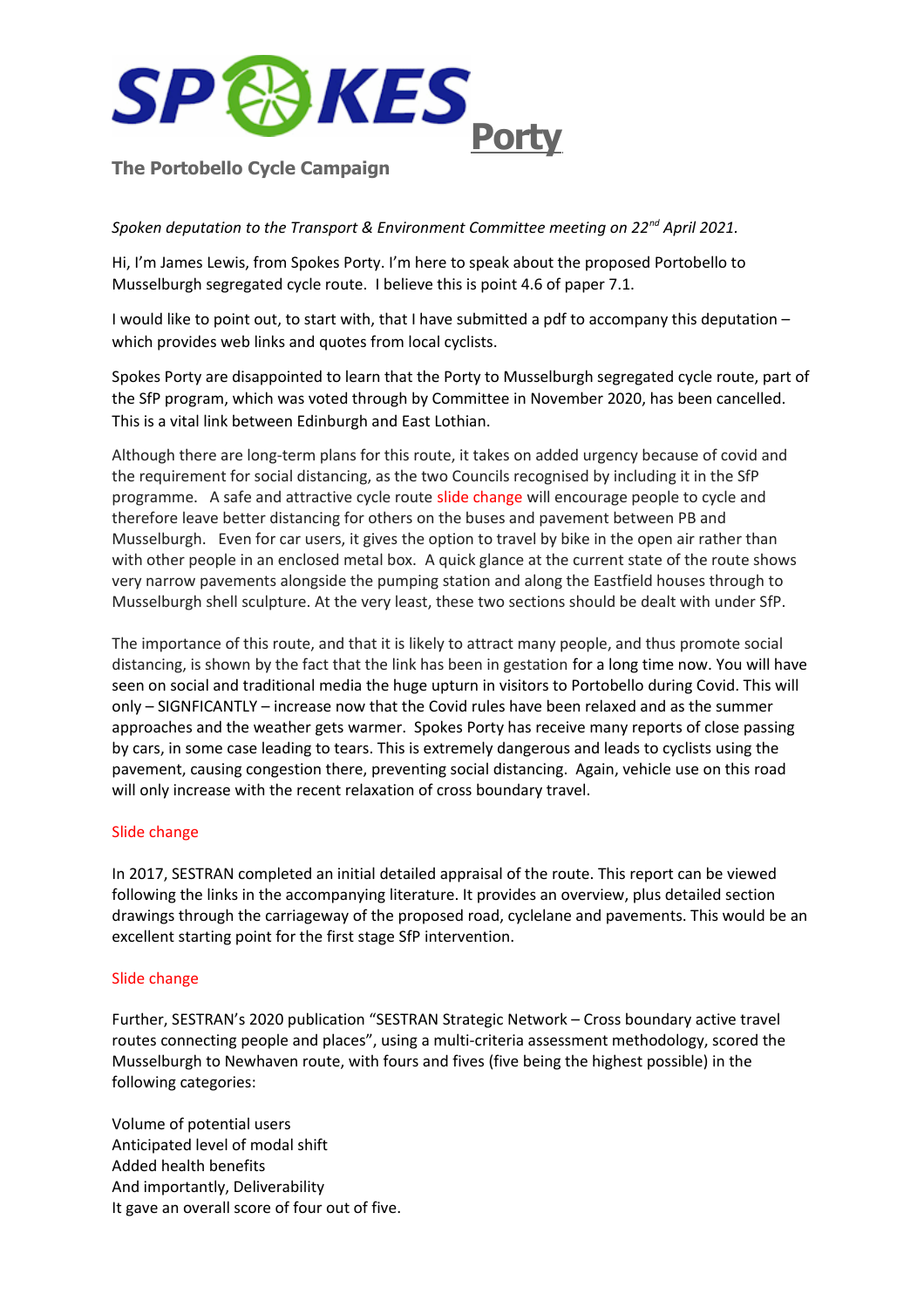

**The Portobello Cycle Campaign**

It is currently possible to cycle, off-road, all the way from Leith Links to the Joppa end of the Prom. It is also possible to cycle from Fisherrow Harbour in Musselburgh to Prestonpans, and at low tide all the way to Cockenzie, on off-road routes - other than a very brief section on a very quiet road along the Esk in Musselburgh.

# **The Porty to Musselburgh section is the missing link.**

### Slide change

To cycle from the Prom to Fisherrow you need to be a very confident cyclist. Children are actively discouraged from cycling on the pavement by the presence of large "No cycling on footway" signs such as the examples shown in the accompanying document.

### Slide change

These signs mean that young and vulnerable cyclists are either having to flout the law and risk confrontations with pedestrians (not a good example to set for our children – I'm sure you'll agree), or have to risk a 30mph road, with cars parked bonnet to boot on both sides, Slide change leaving no room to avoid irresponsible drivers or suddenly opening car doors. In recent years Portobello has tragically experienced three deaths and serious injuries to cyclists on the roads. Please let's do something to prevent this happening even one more time.

Illegal footway cycling is likely to be reduced once the road feels safer, thus giving more space (and less hassle) to pedestrians to practice social distancing.

The Just Eat bike station on King's Road is one of, if not the, busiest in Edinburgh. With the recent addition of an eBike hire scheme in East Lothian, bicycle travel, especially by less experienced cyclists will surge over the summer. This is huge win against Covid and means people who do not wish to travel by bus will have alternatives.

To further emphasise the need for adequate segregation for cyclists and pedestrians, which in turn will lower the risk of Covid transmission, Fisherrow harbour have recently created a car free zone. SfP infrastructure is spreading outwith Edinburgh and we need to encourage it further it by joining up with it.

This cycle route is vital to link up the communities of Portobello and Musselburgh, and more broadly, to provide safe commuting and leisure space on a vital core route. A segregated cycle route, and giving more pavement space to pedestrians for social distancing will allow more active travel and encourage people from East Lothian to come and shop in Portobello. The current 30mph speed limit should be reduced to 20mph, in line with the rest of Portobello High Street, and the segregated cycle route installed as a matter of urgency.

### Slide change

Thank you for your time today.